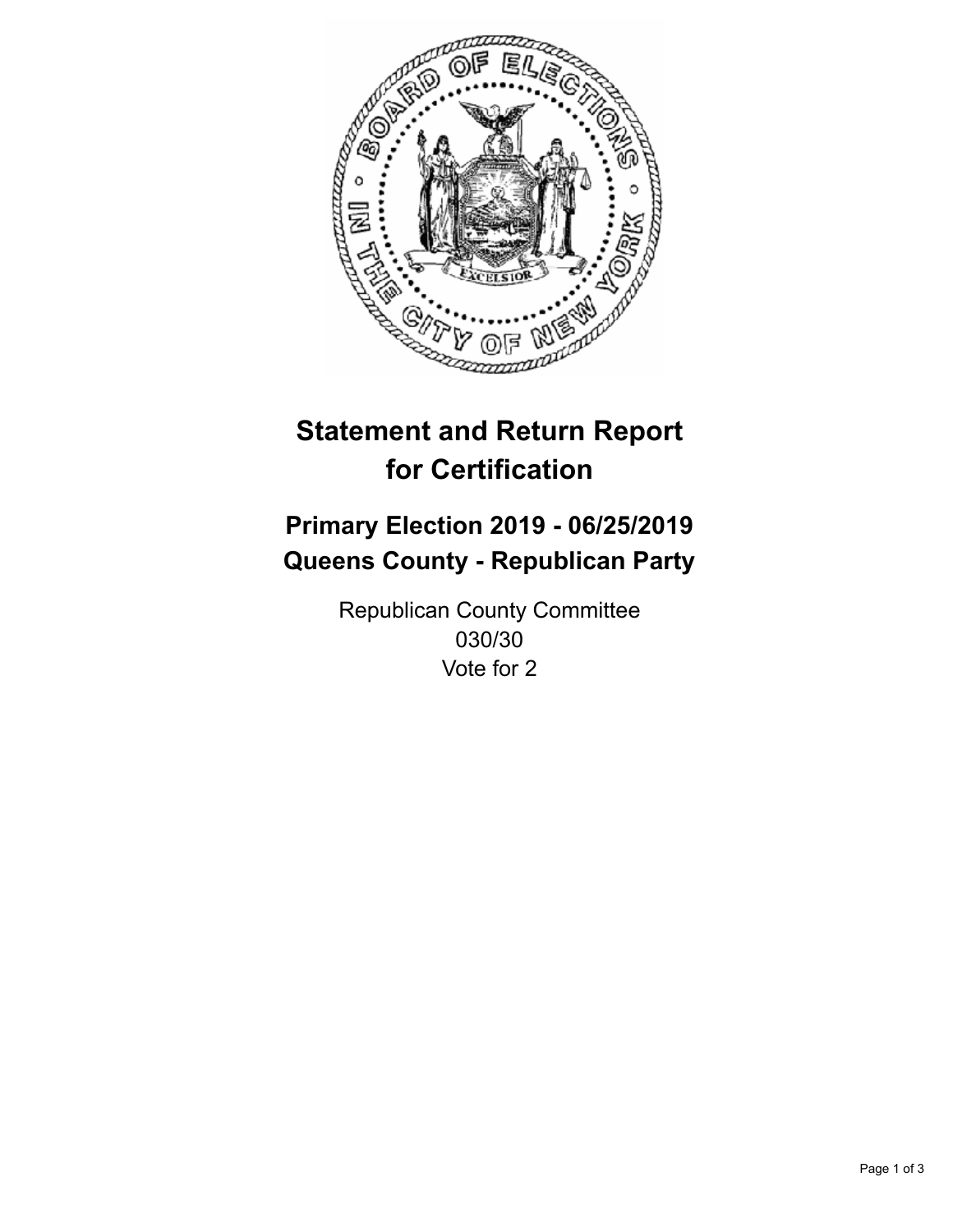

## **Assembly District 30**

| PUBLIC COUNTER                                           | 5  |
|----------------------------------------------------------|----|
| <b>MANUALLY COUNTED EMERGENCY</b>                        | 0  |
| ABSENTEE / MILITARY                                      | 0  |
| <b>AFFIDAVIT</b>                                         | 0  |
| <b>Total Ballots</b>                                     | 5  |
| Less - Inapplicable Federal/Special Presidential Ballots | 0  |
| <b>Total Applicable Ballots</b>                          | 5  |
| <b>JOHN GOLIS</b>                                        | 0  |
| ROSEANN NORE                                             |    |
| MAGDALEN PRZYSTAWSKI                                     | 5  |
| <b>JOHN FICANO</b>                                       | 4  |
| <b>Total Votes</b>                                       | 10 |